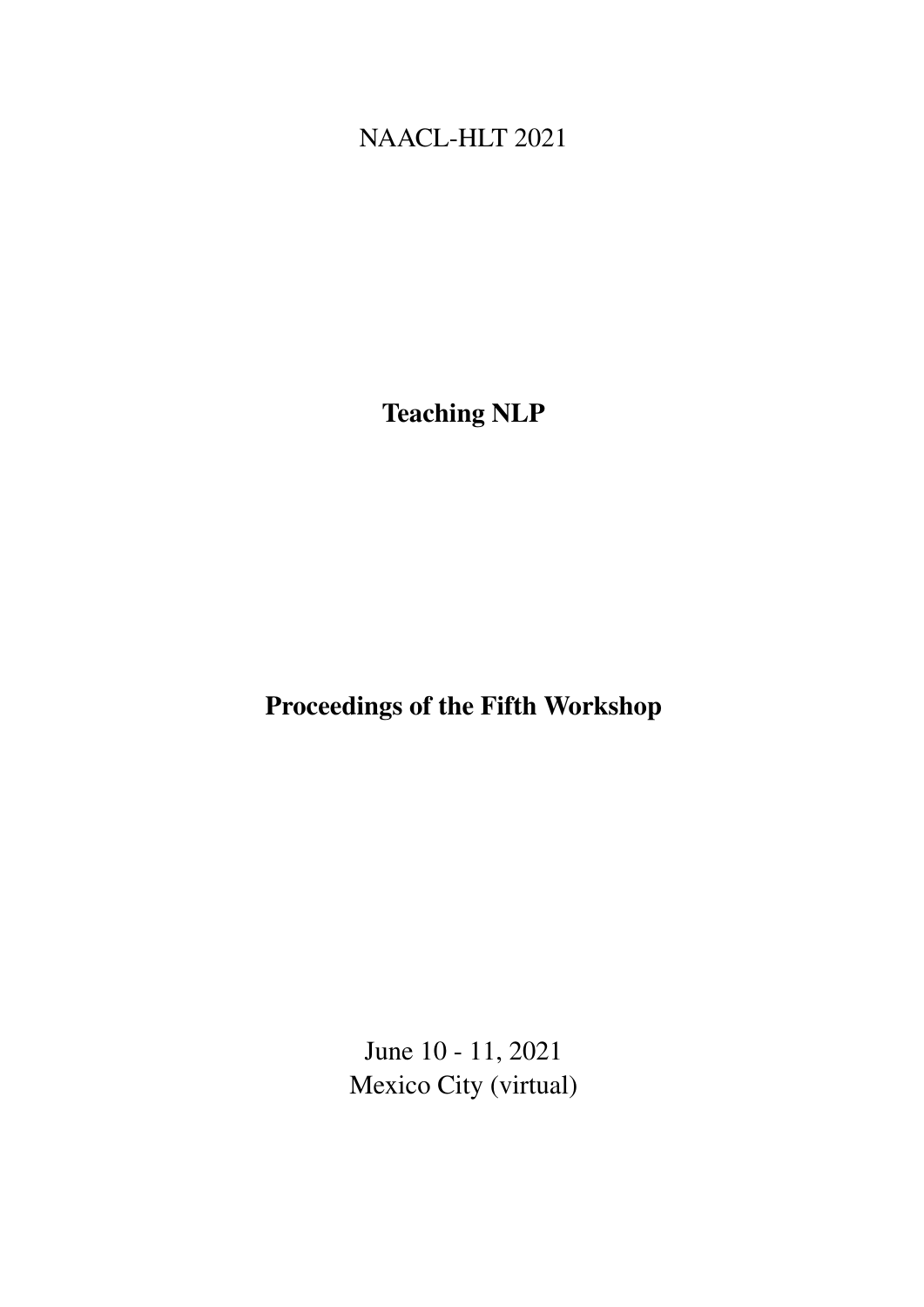©2021 The Association for Computational Linguistics

Order copies of this and other ACL proceedings from:

Association for Computational Linguistics (ACL) 209 N. Eighth Street Stroudsburg, PA 18360 USA Tel: +1-570-476-8006 Fax: +1-570-476-0860 acl@aclweb.org

ISBN 978-1-954085-36-7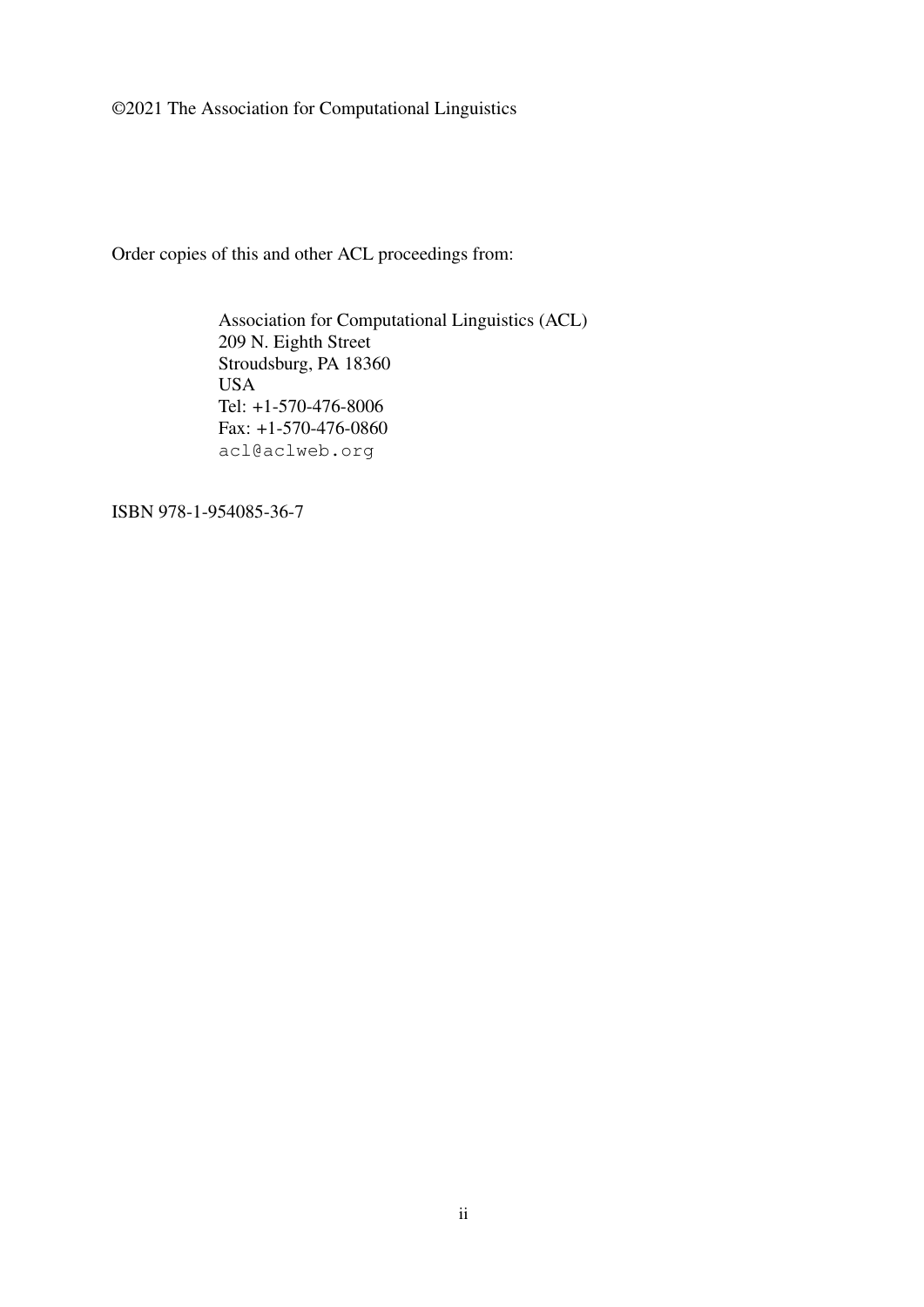# Introduction

Welcome to the Fifth Workshop on Teaching Natural Language Processing (NLP). This online workshop featured an exciting mix of papers, teaching material submissions, panels, talks, and participatory activities.

The field of NLP is growing rapidly, with new state-of-the-art methods emerging every year, if not sooner. As educators in NLP, we struggle to keep up. We need to make decisions about what to teach and how to teach it with every offering of a course, sometimes even as a course is being offered. The fast-paced nature of NLP brings unique challenges for curriculum design, and the immense growth of the field has lead to not just core NLP courses, but also to more specialized classes and seminars in subareas such as Natural Language Understanding, Computational Social Science, Machine Translation, and many more. We also have an increasing number of students interested in NLP, bringing with them a wide range of backgrounds and experiences.

We were happy to accept 13 long papers and 13 short papers on teaching materials. The latter were accompanied by exercises and assignments as Jupyter notebooks, software, slides, and teaching guidelines that will be made available via a repository created as result of the workshop. Both types of papers cover many topics: curriculum selection, teaching strategies, adapting to different student audiences, resources for assignments, and course or program design.

Our workshop also featured two panels, one on "What should we be teaching?" and another on "What does industry need?". The first panel featured Isabelle Augenstein (University of Copenhagen), Emily M. Bender (University of Washington), Yoav Goldberg (Bar Ilan University), and Dan Jurafsky (Stanford University). The second panel featured Lenny Bronner (The Washington Post), Delip Rao (Allen Institute for AI), Frank Rudzicz (University of Toronto), and Rachael Tatman (Rasa). We also had two amazing invited speakers, Ines Montani (Explosion) and Jason Eisner (Johns Hopkins University).

We thank the Program Committee, who thoughtfully reviewed these papers this year. We also appreciate the sponsorship funding we received from Google and Duolingo. Finally, we thank the workshop participants, whose interests in teaching allow us to establish and grow the next generation of NLP researchers and practitioners.

David Jurgens, Varada Kolhatkar, Lucy Li, Margot Mieskes, and Ted Pedersen (the co-organizers)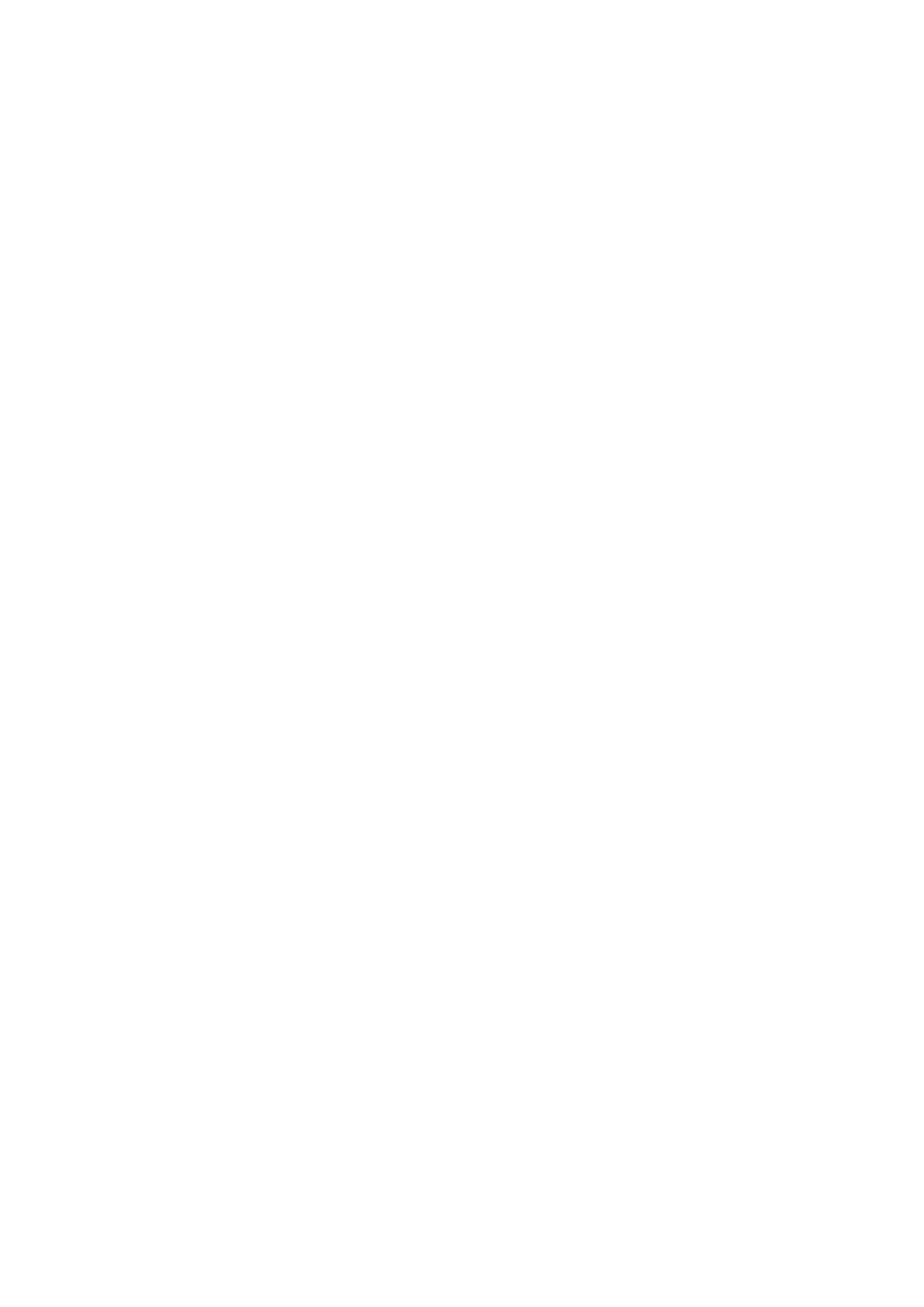# Organizing Committee

David Jurgens, University of Michigan Varada Kolhatkar, University of British Columbia Lucy Li, University of California, Berkeley Margot Mieskes, Darmstadt University of Applied Sciences Ted Pedersen, University of Minnesota, Duluth

## Keynote Speakers

Jason Eisner, Johns Hopkins University Ines Montani, Explosion

# **Panelists**

Isabelle Augenstein, University of Copenhagen Emily M. Bender, University of Washington Lenny Bronner, The Washington Post Yoav Goldberg, Bar-Ilan University Dan Jurafsky, Stanford University Delip Rao, Allen Institute for AI Frank Rudzicz, University of Toronto Rachael Tatman, Rasa

# Program Committee

Benedikt Adelmann, University of Hamburg Thomas Arnold, Technische Universität Darmstadt Denilson Barbosa, University of Alberta Austin Blodgett, Georgetown University Su Lin Blodgett, Microsoft Research Brendon Boldt, Carnegie Mellon University Chris Brew, LivePerson Julian Brooke, University of British Columbia Paul Cook, University of New Brunswick Carrie Demmans Epp, University of Alberta Ivan Derzhanski, Bulgarian Academy of Sciences Anna Feldman, Montclair State University Alvin Grissom II, Haverford College Bradley Hauer, University of Alberta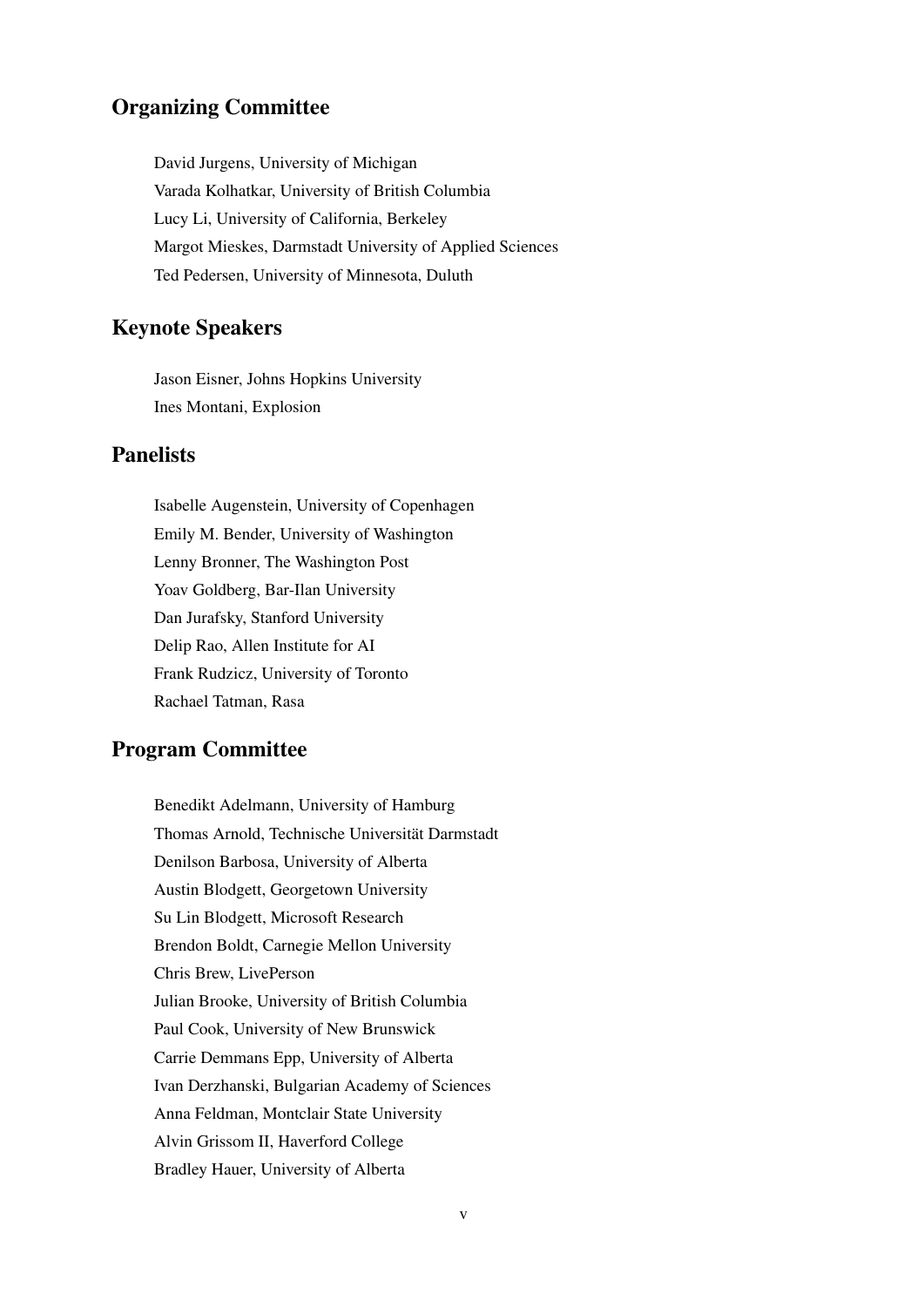Marti A. Hearst, University of California, Berkeley Katherine Keith, University of Massachusetts, Amherst Grzegorz Kondrak, University of Alberta Valia Kordoni, Humboldt University Berlin Sandra Kübler, Indiana University Vladislav Kubon, Charles University in Prague James Kunz, Google / University of California, Berkeley Lori Levin, Carnegie Mellon University Deryle Lonsdale, Brigham Young University Olga Lyashevskaya, HSE University Christian M. Meyer, Technische Universitat Darmstadt Bridget McInnes, Virginia Commonwealth University Julie Medero, Harvey Mudd College Gerald Penn, University of Toronto Alexander Piperski, HSE University Christopher Potts, Stanford University Anoop Sarkar, Simon Fraser University Nathan Schneider, Georgetown University Alexandra Schofield, Harvey Mudd College Melanie Siegel, Hochschule Darmstadt Sowmya Vajjala, National Research Council Gerhard Van Huyssteen, North-West University Shira Wein, Georgetown University Richard Wicentowski, Swarthmore College Shuly Wintner, University of Haifa Torsten Zesch, University of Duisburg-Essen Heike Zinsmeister, University of Hamburg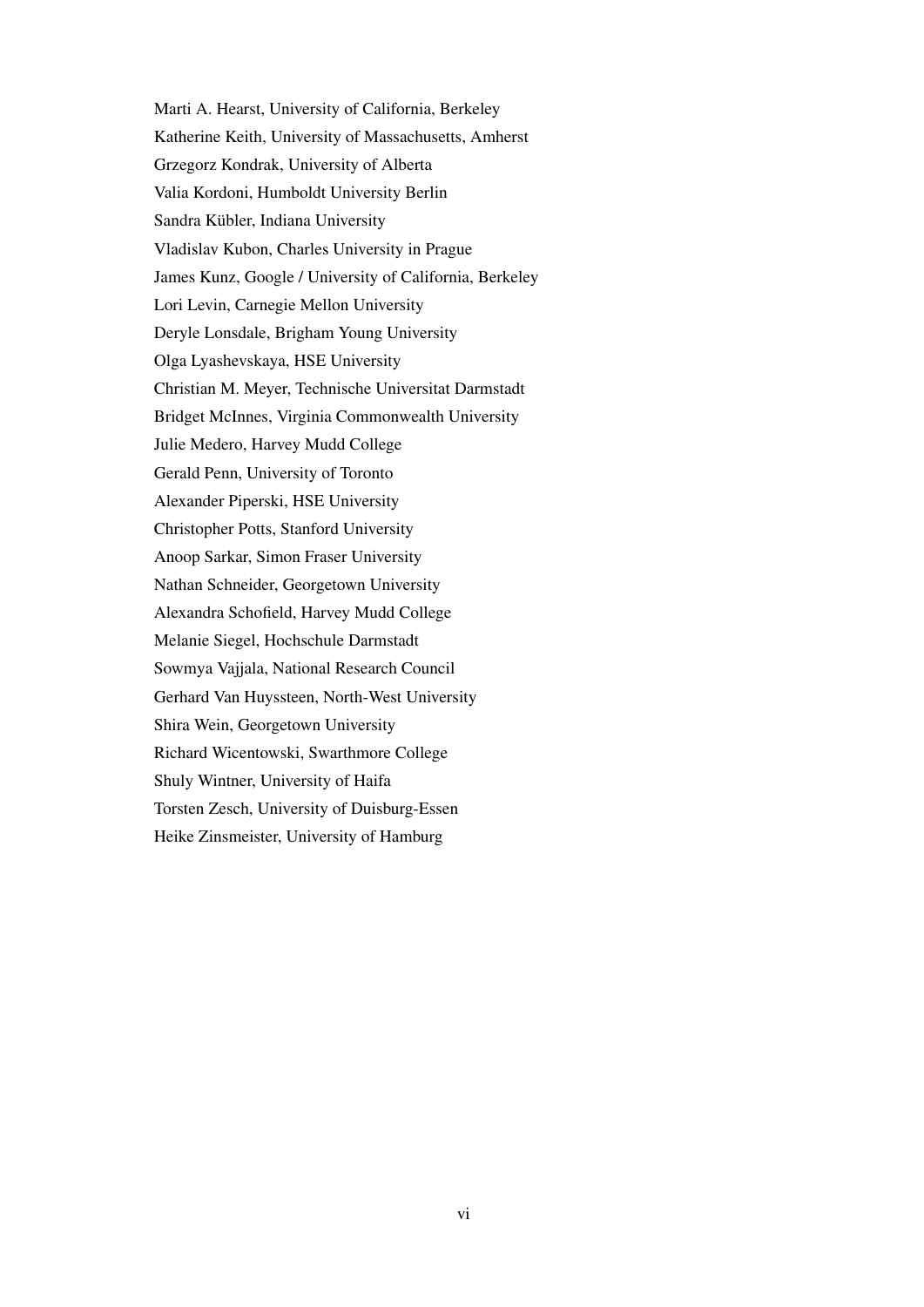# Table of Contents

| Pedagogical Principles in the Online Teaching of Text Mining: A Retrospection<br>Rajkumar Saini, György Kovács, Mohamadreza Faridghasemnia, Hamam Mokayed, Oluwatosin      |
|----------------------------------------------------------------------------------------------------------------------------------------------------------------------------|
|                                                                                                                                                                            |
| Teaching a Massive Open Online Course on Natural Language Processing<br>Ekaterina Artemova, Murat Apishev, Denis Kirianov, Veronica Sarkisyan, Sergey Aksenov and          |
|                                                                                                                                                                            |
| Natural Language Processing 4 All (NLP4All): A New Online Platform for Teaching and Learning NLP<br>Concepts                                                               |
|                                                                                                                                                                            |
| A New Broad NLP Training from Speech to Knowledge                                                                                                                          |
| Applied Language Technology: NLP for the Humanities                                                                                                                        |
| A Crash Course on Ethics for Natural Language Processing                                                                                                                   |
|                                                                                                                                                                            |
| A dissemination workshop for introducing young Italian students to NLP<br>Lucio Messina, Lucia Busso, Claudia Roberta Combei, Alessio Miaschi, Ludovica Pannitto, Gabriele |
|                                                                                                                                                                            |
| MiniVQA - A resource to build your tailored VQA competition                                                                                                                |
| From back to the roots into the gated woods: Deep learning for NLP                                                                                                         |
| Learning PyTorch Through A Neural Dependency Parsing Exercise                                                                                                              |
|                                                                                                                                                                            |
| A Balanced and Broadly Targeted Computational Linguistics Curriculum                                                                                                       |
| Gaining Experience with Structured Data: Using the Resources of Dialog State Tracking Challenge 2                                                                          |
| The Flipped Classroom model for teaching Conditional Random Fields in an NLP course                                                                                        |
| Flamingos and Hedgehogs in the Croquet-Ground: Teaching Evaluation of NLP Systems for Undergrad-<br>uate Students                                                          |
|                                                                                                                                                                            |
| An Immersive Computational Text Analysis Course for Non-Computer Science Students at Barnard Col-<br>lege                                                                  |
|                                                                                                                                                                            |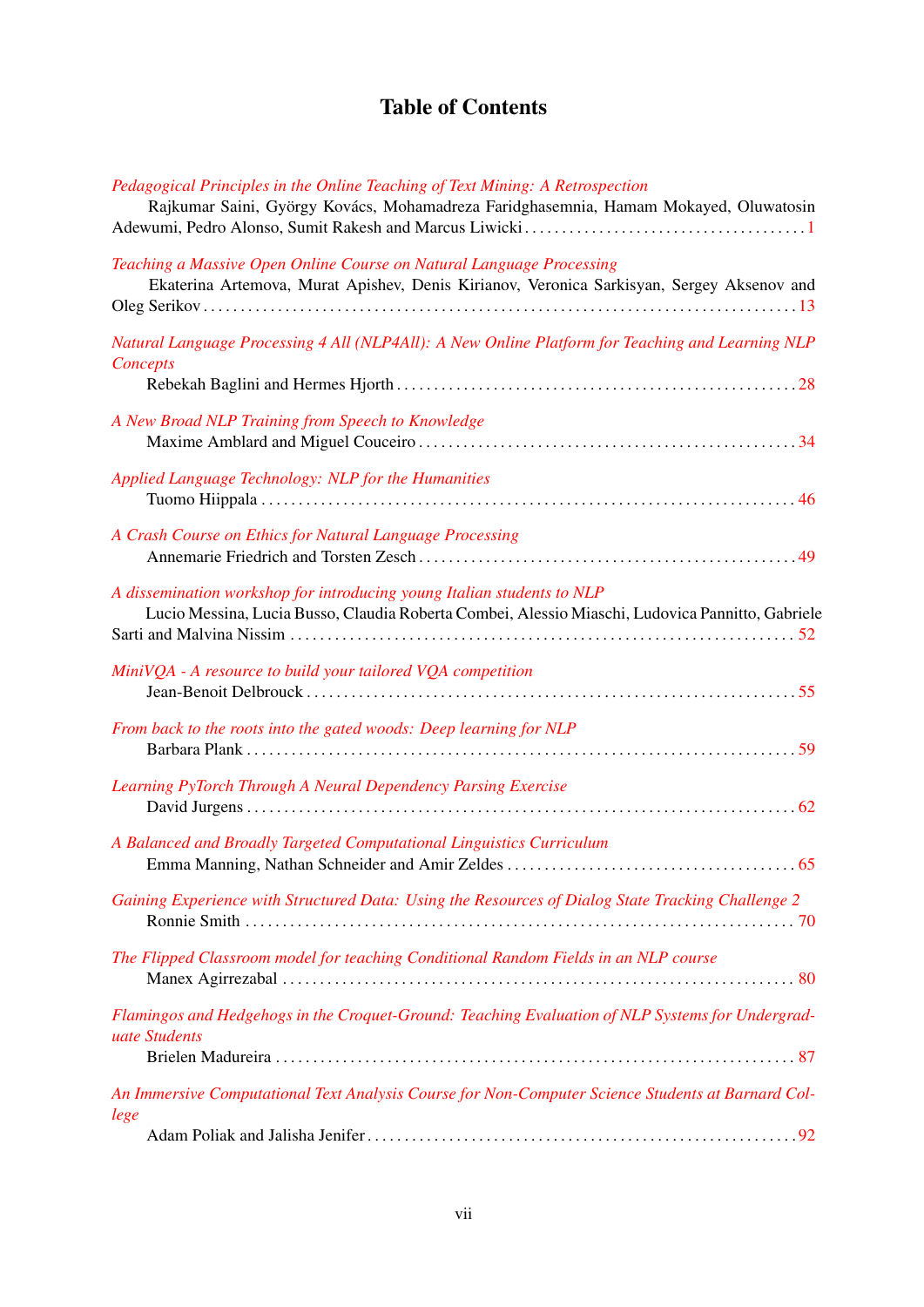| <b>Introducing Information Retrieval for Biomedical Informatics Students</b><br>Sanya Taneja, Richard Boyce, William Reynolds and Denis Newman-Griffis                                                                                            |
|---------------------------------------------------------------------------------------------------------------------------------------------------------------------------------------------------------------------------------------------------|
| Contemporary NLP Modeling in Six Comprehensive Programming Assignments<br>Greg Durrett, Jifan Chen, Shrey Desai, Tanya Goyal, Lucas Kabela, Yasumasa Onoe and Jiacheng                                                                            |
| <b>Interactive Assignments for Teaching Structured Neural NLP</b><br>David Gaddy, Daniel Fried, Nikita Kitaev, Mitchell Stern, Rodolfo Corona, John DeNero and Dan                                                                                |
| Learning about Word Vector Representations and Deep Learning through Implementing Word2vec                                                                                                                                                        |
| Naive Bayes versus BERT: Jupyter notebook assignments for an introductory NLP course                                                                                                                                                              |
| Natural Language Processing for Computer Scientists and Data Scientists at a Large State University                                                                                                                                               |
| On Writing a Textbook on Natural Language Processing                                                                                                                                                                                              |
| Learning How To Learn NLP: Developing Introductory Concepts Through Scaffolded Discovery<br>Alexandra Schofield, Richard Wicentowski and Julie Medero  131                                                                                        |
| The Online Pivot: Lessons Learned from Teaching a Text and Data Mining Course in Lockdown, En-<br>hancing online Teaching with Pair Programming and Digital Badges<br>Beatrice Alex, Clare Llewellyn, Pawel Orzechowski and Maria Boutchkova  138 |
| Teaching NLP outside Linguistics and Computer Science classrooms: Some challenges and some oppor-<br>tunities                                                                                                                                     |
|                                                                                                                                                                                                                                                   |
| Teaching NLP with Bracelets and Restaurant Menus: An Interactive Workshop for Italian Students<br>Ludovica Pannitto, Lucia Busso, Claudia Roberta Combei, Lucio Messina, Alessio Miaschi, Gabriele                                                |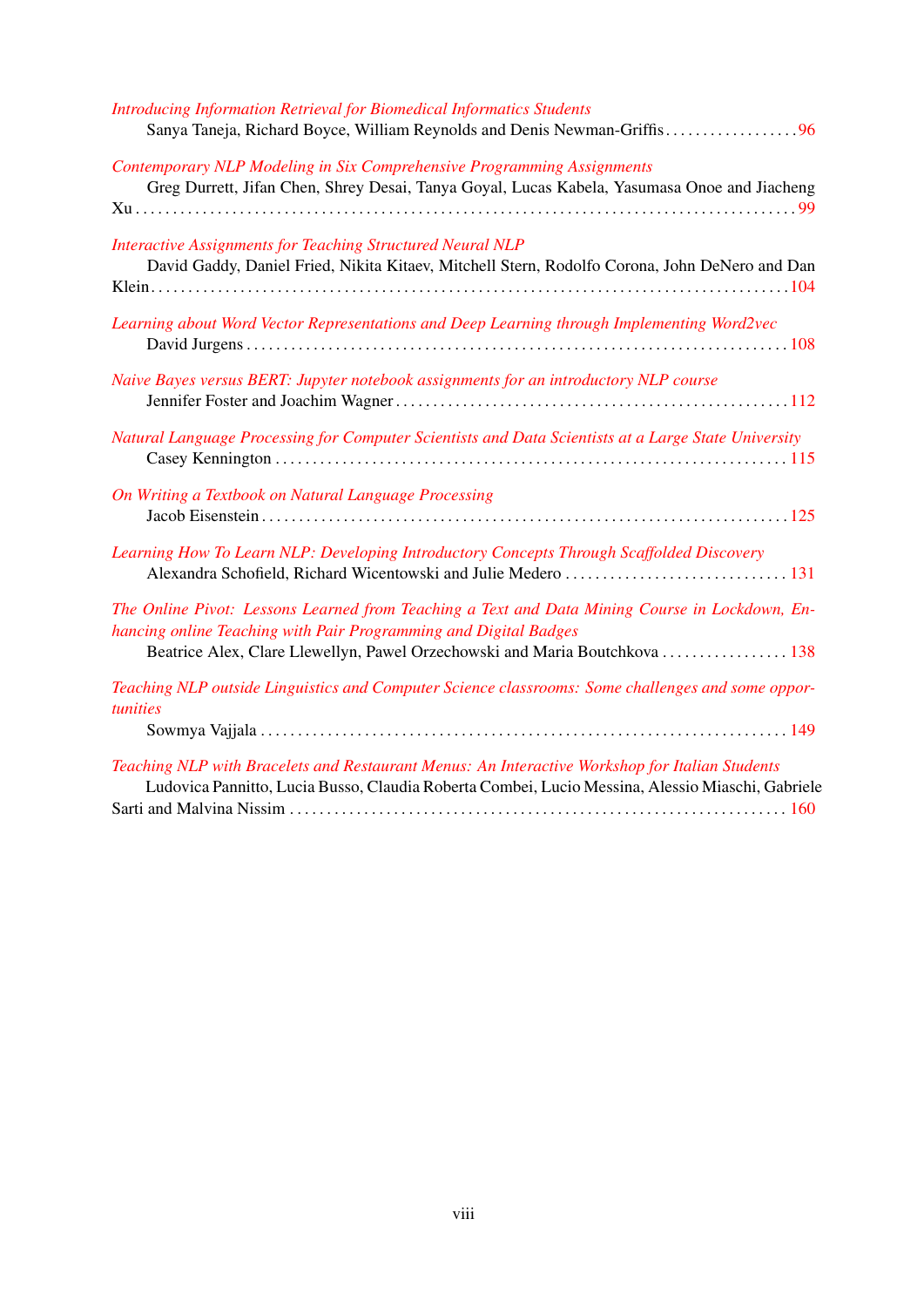# Workshop Program

Thursday, June 10, 2021

Poster Session 1

+ *Long Papers : Courses and Curricula*

*[Pedagogical Principles in the Online Teaching of Text Mining: A Retrospection](#page-0-0)* Rajkumar Saini, György Kovács, Mohamadreza Faridghasemnia, Hamam Mokayed, Oluwatosin Adewumi, Pedro Alonso, Sumit Rakesh and Marcus Liwicki

*[Teaching a Massive Open Online Course on Natural Language Processing](#page-0-0)* Ekaterina Artemova, Murat Apishev, Denis Kirianov, Veronica Sarkisyan, Sergey Aksenov and Oleg Serikov

*[Natural Language Processing 4 All \(NLP4All\): A New Online Platform for Teaching](#page-0-0) [and Learning NLP Concepts](#page-0-0)* Rebekah Baglini and Hermes Hjorth

*[A New Broad NLP Training from Speech to Knowledge](#page-0-0)* Maxime Amblard and Miguel Couceiro

+ *Teaching Materials Short Papers : Courses and Curricula*

*[Applied Language Technology: NLP for the Humanities](#page-0-0)* Tuomo Hiippala

*[A Crash Course on Ethics for Natural Language Processing](#page-0-0)* Annemarie Friedrich and Torsten Zesch

*[A dissemination workshop for introducing young Italian students to NLP](#page-0-0)* Lucio Messina, Lucia Busso, Claudia Roberta Combei, Alessio Miaschi, Ludovica Pannitto, Gabriele Sarti and Malvina Nissim

+ *Teaching Materials Short Papers: Tools and Assignments*

*[MiniVQA - A resource to build your tailored VQA competition](#page-0-0)* Jean-Benoit Delbrouck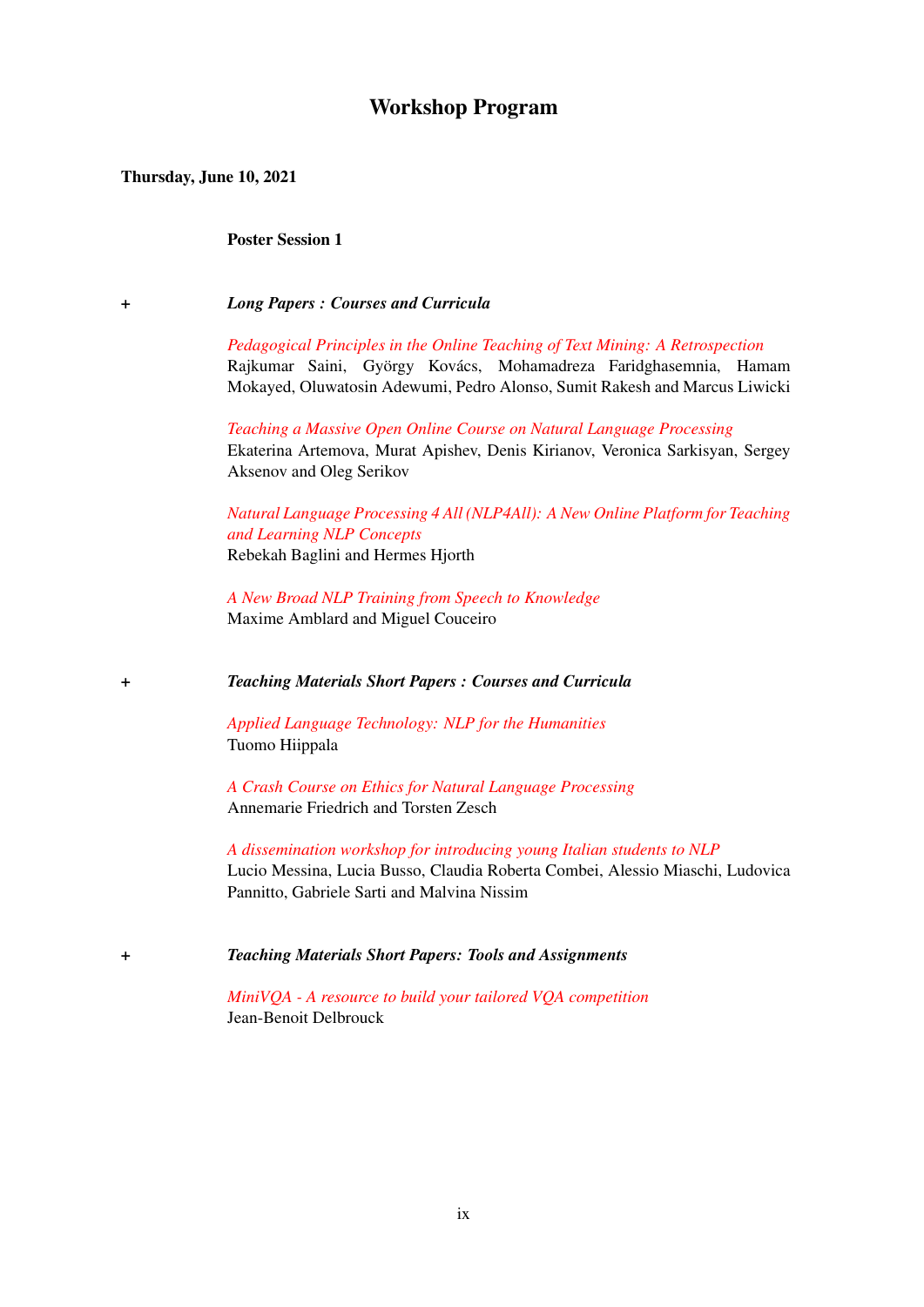### Thursday, June 10, 2021 (continued)

*[From back to the roots into the gated woods: Deep learning for NLP](#page-0-0)* Barbara Plank

*[Learning PyTorch Through A Neural Dependency Parsing Exercise](#page-0-0)* David Jurgens

Panel 1 : "What Should We Be Teaching?" Panelists : Isabelle Augenstein (U of Copenhagen), Emily M. Bender (U of Washington), Yoav Goldberg (Bar Ilan U), and Dan Jurafsky (Stanford U)

Poster Session 2

+ *Long Papers : Courses and Curricula*

*[A Balanced and Broadly Targeted Computational Linguistics Curriculum](#page-0-0)* Emma Manning, Nathan Schneider and Amir Zeldes

*[Gaining Experience with Structured Data: Using the Resources of Dialog State](#page-0-0) [Tracking Challenge 2](#page-0-0)* Ronnie Smith

*[The Flipped Classroom model for teaching Conditional Random Fields in an NLP](#page-0-0) [course](#page-0-0)* Manex Agirrezabal

#### + *Teaching Materials Short Papers: Courses and Curricula*

*[Flamingos and Hedgehogs in the Croquet-Ground: Teaching Evaluation of NLP](#page-0-0) [Systems for Undergraduate Students](#page-0-0)* Brielen Madureira

*[An Immersive Computational Text Analysis Course for Non-Computer Science Stu](#page-0-0)[dents at Barnard College](#page-0-0)* Adam Poliak and Jalisha Jenifer

*[Introducing Information Retrieval for Biomedical Informatics Students](#page-0-0)* Sanya Taneja, Richard Boyce, William Reynolds and Denis Newman-Griffis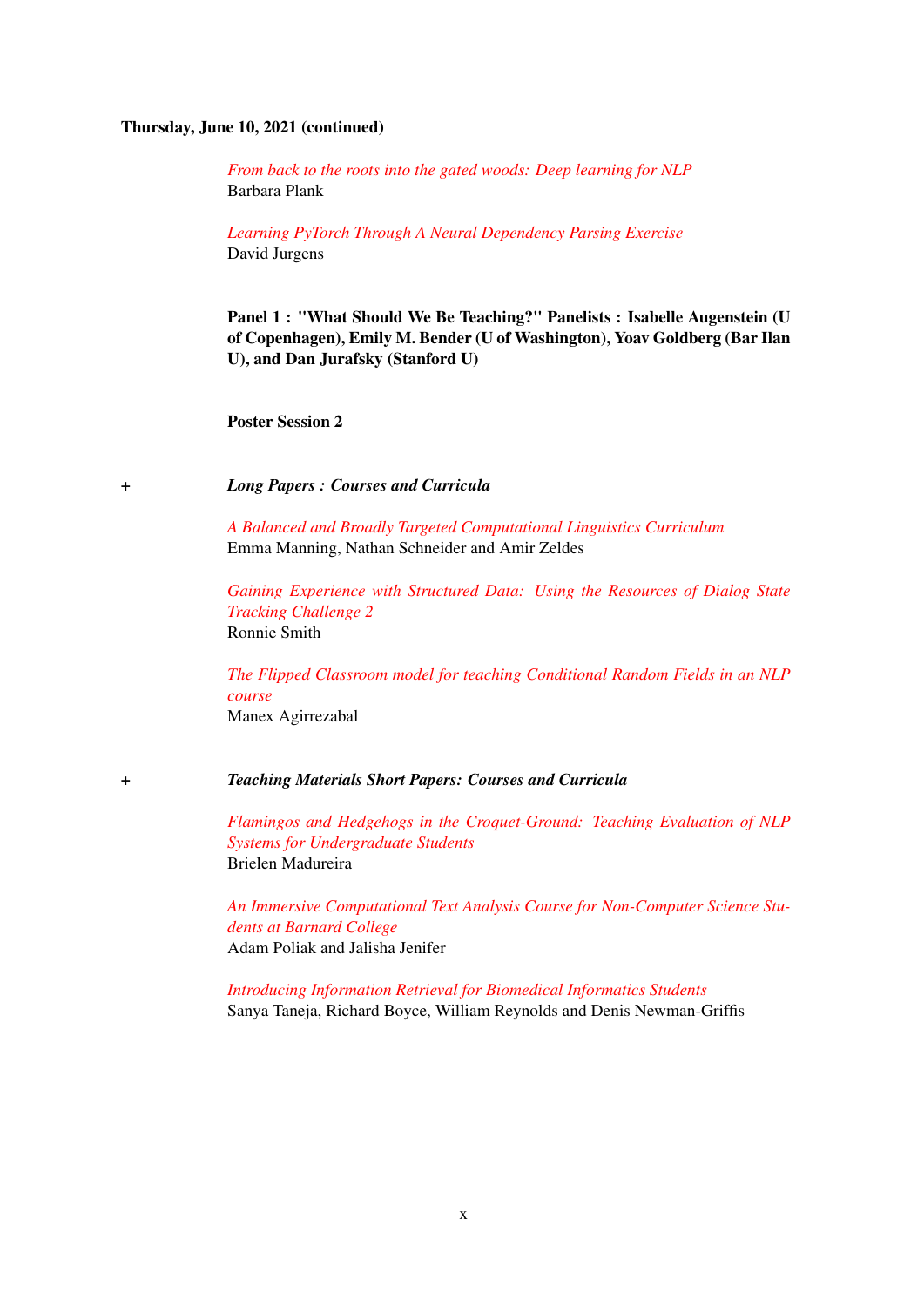### Thursday, June 10, 2021 (continued)

+ *Teaching Materials Short Papers : Tools and Assignments*

*[Contemporary NLP Modeling in Six Comprehensive Programming Assignments](#page-0-0)* Greg Durrett, Jifan Chen, Shrey Desai, Tanya Goyal, Lucas Kabela, Yasumasa Onoe and Jiacheng Xu

#### *[Interactive Assignments for Teaching Structured Neural NLP](#page-0-0)*

David Gaddy, Daniel Fried, Nikita Kitaev, Mitchell Stern, Rodolfo Corona, John DeNero and Dan Klein

*[Learning about Word Vector Representations and Deep Learning through Imple](#page-0-0)[menting Word2vec](#page-0-0)* David Jurgens

*[Naive Bayes versus BERT: Jupyter notebook assignments for an introductory NLP](#page-0-0) [course](#page-0-0)* Jennifer Foster and Joachim Wagner

### Oral Presentations 1

#### + *Long Papers : Courses and Curricula*

*[Natural Language Processing for Computer Scientists and Data Scientists at a](#page-0-0) [Large State University](#page-0-0)* Casey Kennington

*[On Writing a Textbook on Natural Language Processing](#page-0-0)* Jacob Eisenstein

*[Learning How To Learn NLP: Developing Introductory Concepts Through Scaf](#page-0-0)[folded Discovery](#page-0-0)* Alexandra Schofield, Richard Wicentowski and Julie Medero